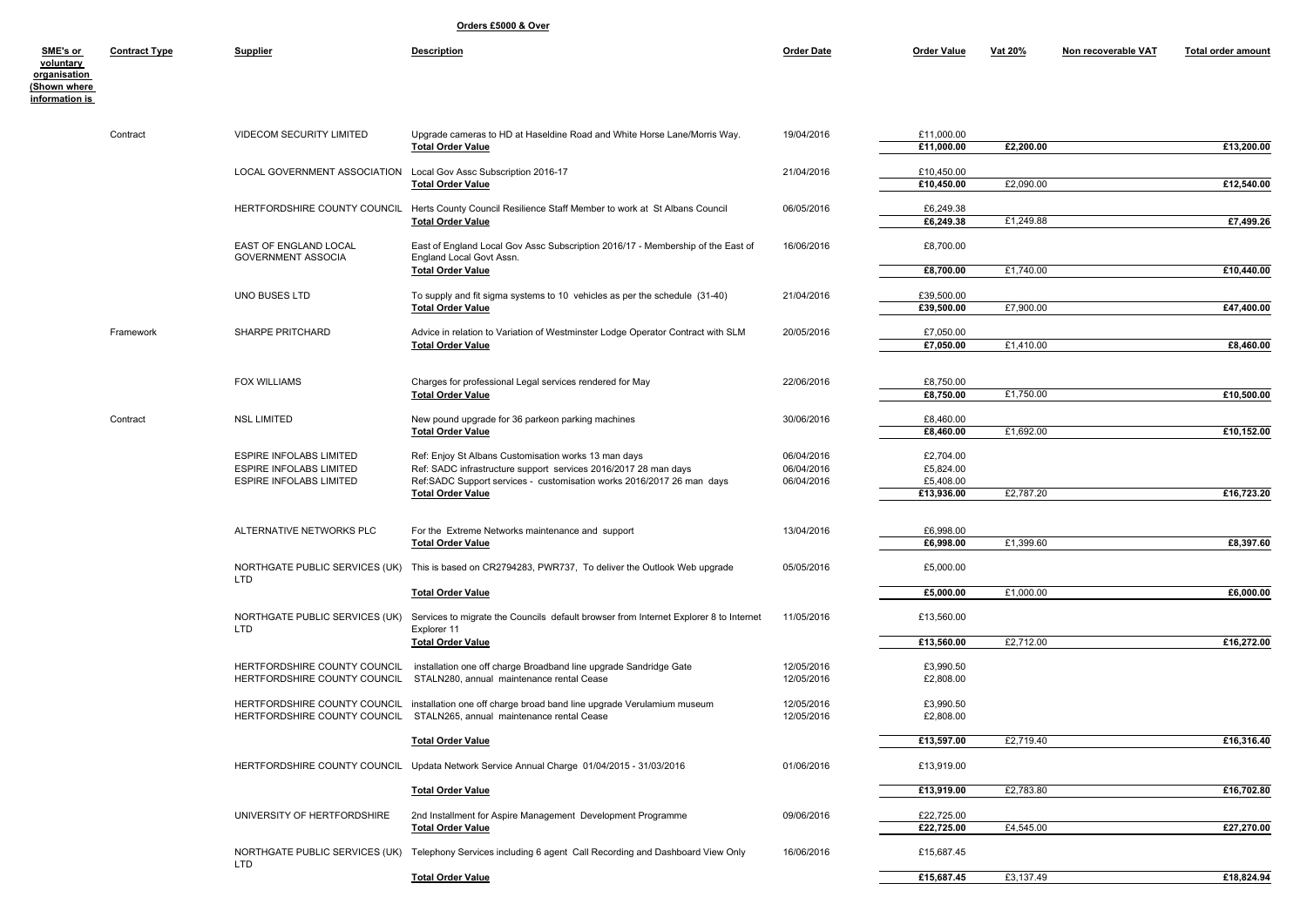|           | PETER LOCKYER ADVERTISING<br><b>LIMITED</b>            | 1) Order for 2 adverts a) Graduate/Assistant Valuation Surveyor                                                   | 22/06/2016               | £1,350.00   |            |                        |             |
|-----------|--------------------------------------------------------|-------------------------------------------------------------------------------------------------------------------|--------------------------|-------------|------------|------------------------|-------------|
|           | PETER LOCKYER ADVERTISING<br><b>LIMITED</b>            | a) Deputy Planning Team Leader, Senior Planning Officers, Deputy Planning<br><b>Investigations Team</b>           | 22/06/2016               | £3,828.00   |            |                        |             |
|           | PETER LOCKYER ADVERTISING<br>LIMITED                   | b) Technical Support Technician, Planning Apprentices                                                             | 22/06/2016               | £120.00     |            |                        |             |
|           | PETER LOCKYER ADVERTISING                              | Radio Campaign                                                                                                    | 22/06/2016               | £3,346.40   |            |                        |             |
|           |                                                        | <b>Total Order Value</b>                                                                                          |                          | £8,644.40   | £1,728.88  |                        | £10,373.28  |
|           | VIVID RESOURCING LTD                                   | <b>Employment Agency fees - Planning</b>                                                                          | 22/06/2016               | £13,162.50  |            |                        |             |
|           |                                                        | <b>Total Order Value</b>                                                                                          |                          | £13,162.50  | £2,632.50  |                        | £15,795.00  |
|           | COMPUTER AIDED DEVELOPMENT<br>CORPORATION              | Web Map Layers Proposal - Replacement of the current public Web Map Layers<br>website with                        | 30/06/2016               | £13,860.00  |            |                        |             |
|           |                                                        | <b>Total Order Value</b>                                                                                          |                          | £13,860.00  | £2,772.00  |                        | £16,632.00  |
|           | COMPUTER AIDED DEVELOPMENT<br>CORPORATION              | Web Map Layers Proposal: Purchase of new product Notice Board:                                                    | 30/06/2016               | £12,180.00  |            |                        |             |
|           |                                                        | <b>Total Order Value</b>                                                                                          |                          | £12,180.00  | £2,436.00  |                        | £14,616.00  |
| Framework | ALPHABET (Uk) LIMITED                                  | Lease Car                                                                                                         | 04/05/2016               | £11,378.12  |            |                        |             |
|           | ALPHABET (Uk) LIMITED                                  | Non Recoverable VAT                                                                                               | 04/05/2016               |             |            | £1,137.80              |             |
|           | ALPHABET (Uk) LIMITED                                  | Maintenance Rental                                                                                                | 04/05/2016               | £1,054.20   |            |                        |             |
|           |                                                        | <b>Total Order Value</b>                                                                                          |                          | £12,432.32  | £2,486.46  | £1,137.80              | £16,056.58  |
| Framework | ALPHABET (Uk) LIMITED                                  | Lease Car                                                                                                         | 04/05/2016               | £9,413.32   |            |                        |             |
|           | ALPHABET (Uk) LIMITED                                  | Non Recoverable VAT                                                                                               | 04/05/2016               |             |            | £941.32                |             |
|           | ALPHABET (Uk) LIMITED                                  | Maintenance Rental                                                                                                | 04/05/2016               | £960.00     |            |                        |             |
|           |                                                        | <b>Total Order Value</b>                                                                                          |                          | £10,373.32  | £2,074.66  | £941.32                | £13,389.30  |
|           | <b>TIAA LTD</b>                                        | TIAA IT audits. 46 days. reviews inc. External Access Controls, Civica, GIS, FOI, virus 04/05/2016<br>protection. |                          | £17,480.00  |            |                        | £0.00       |
|           |                                                        | <b>Total Order Value</b>                                                                                          |                          | £17,480.00  | £3,496.00  |                        | £20,976.00  |
|           |                                                        |                                                                                                                   |                          |             |            |                        |             |
| Framework | <b>VWFS UK LIMITED</b><br><b>VWFS UK LIMITED</b>       | Lease Car<br>Non Recoverable VAT                                                                                  | 26/05/2016<br>26/05/2016 | £9,918.32   |            | £991.84                |             |
|           | <b>VWFS UK LIMITED</b>                                 | Maintenance Rental                                                                                                | 26/05/2016               | £2,265.00   |            |                        |             |
|           |                                                        | <b>Total Order Value</b>                                                                                          |                          | £12,183.32  | £2,436.66  | £991.84                | £15,611.82  |
| Framework | ALPHABET (Uk) LIMITED                                  | Lease Car                                                                                                         | 02/06/2016               | £5,475.36   |            |                        |             |
|           | ALPHABET (Uk) LIMITED                                  | Non Recoverable VAT                                                                                               | 02/06/2016               |             |            | £547.52                |             |
|           | ALPHABET (Uk) LIMITED                                  | Maintenance Rental                                                                                                | 02/06/2016               | £956.88     |            |                        |             |
|           |                                                        | <b>Total Order Value</b>                                                                                          |                          | £6,432.24   | £1,286.45  | £547.52                | £8,266.21   |
| Framework | LEX AUTOLEASE LIMITED                                  | Lease Car                                                                                                         | 02/06/2016               | £7,987.20   |            |                        |             |
|           | LEX AUTOLEASE LIMITED                                  | Non Recoverable VAT                                                                                               | 02/06/2016               |             |            | £798.72                |             |
|           | LEX AUTOLEASE LIMITED                                  | Maintenace Rental                                                                                                 | 02/06/2016               | £981.12     |            |                        |             |
|           |                                                        | <b>Total Order Value</b>                                                                                          |                          | £9,767.04   | £1,953.41  | £798.72                | £12,519.17  |
|           |                                                        |                                                                                                                   |                          |             |            |                        |             |
| Framework | <b>AUTOMOTIVE LEASING</b>                              | Maintenance Rental                                                                                                | 02/06/2016               | £2,097.60   |            |                        |             |
|           | <b>AUTOMOTIVE LEASING</b><br><b>AUTOMOTIVE LEASING</b> | Lease Car<br>Non Recoverable VAT                                                                                  | 02/06/2016<br>02/06/2016 | £13,319.28  |            |                        |             |
|           |                                                        | <b>Total Order Value</b>                                                                                          |                          | £15,416.88  | £3,083.38  | £1,331.92<br>£1,331.92 | £19,832.18  |
|           |                                                        |                                                                                                                   |                          |             |            |                        |             |
|           | PENNA PLC                                              |                                                                                                                   |                          | £17,820.00  |            |                        |             |
|           |                                                        | Temporary Agency workers<br><b>Total Order Value</b>                                                              | 29/06/2016               | £17,820.00  | £3,564.00  |                        | £21,384.00  |
|           |                                                        |                                                                                                                   |                          |             |            |                        |             |
|           | EMBER ELECTRICAL AND BUILDING<br>SOLUTIONS             | For the supply and install of a 20ft x 8ft storage container                                                      | 07/04/2016               | £7,400.00   |            |                        |             |
|           |                                                        | <b>Total Order Value</b>                                                                                          |                          | £7,400.00   | £1,480.00  |                        | £8,880.00   |
|           | MULALLEY & COMPANY LTD                                 | Repairs to Belfry Properties                                                                                      | 05/05/2016               | £239,566.00 |            |                        |             |
|           |                                                        | <b>Total Order Value</b>                                                                                          |                          | £239,566.00 | £47,913.20 |                        | £287,479.20 |
|           |                                                        |                                                                                                                   |                          |             |            |                        |             |
| Quotation | LABC                                                   | 63 Fire risk assesments across the district                                                                       | 18/05/2016               | £18,225.00  |            |                        |             |
|           |                                                        | <b>Total Order Value</b>                                                                                          |                          | £18,225.00  | £3,645.00  |                        | £21,870.00  |
|           | NORTHGATE PUBLIC SERVICES (UK)<br>LTD                  | Payment Deduction Programme (PDP) and UC Local Council Tax Reduction (UC<br>LCTR)                                 | 31/05/2016               | £12,388.66  |            |                        |             |
|           |                                                        |                                                                                                                   |                          |             |            |                        |             |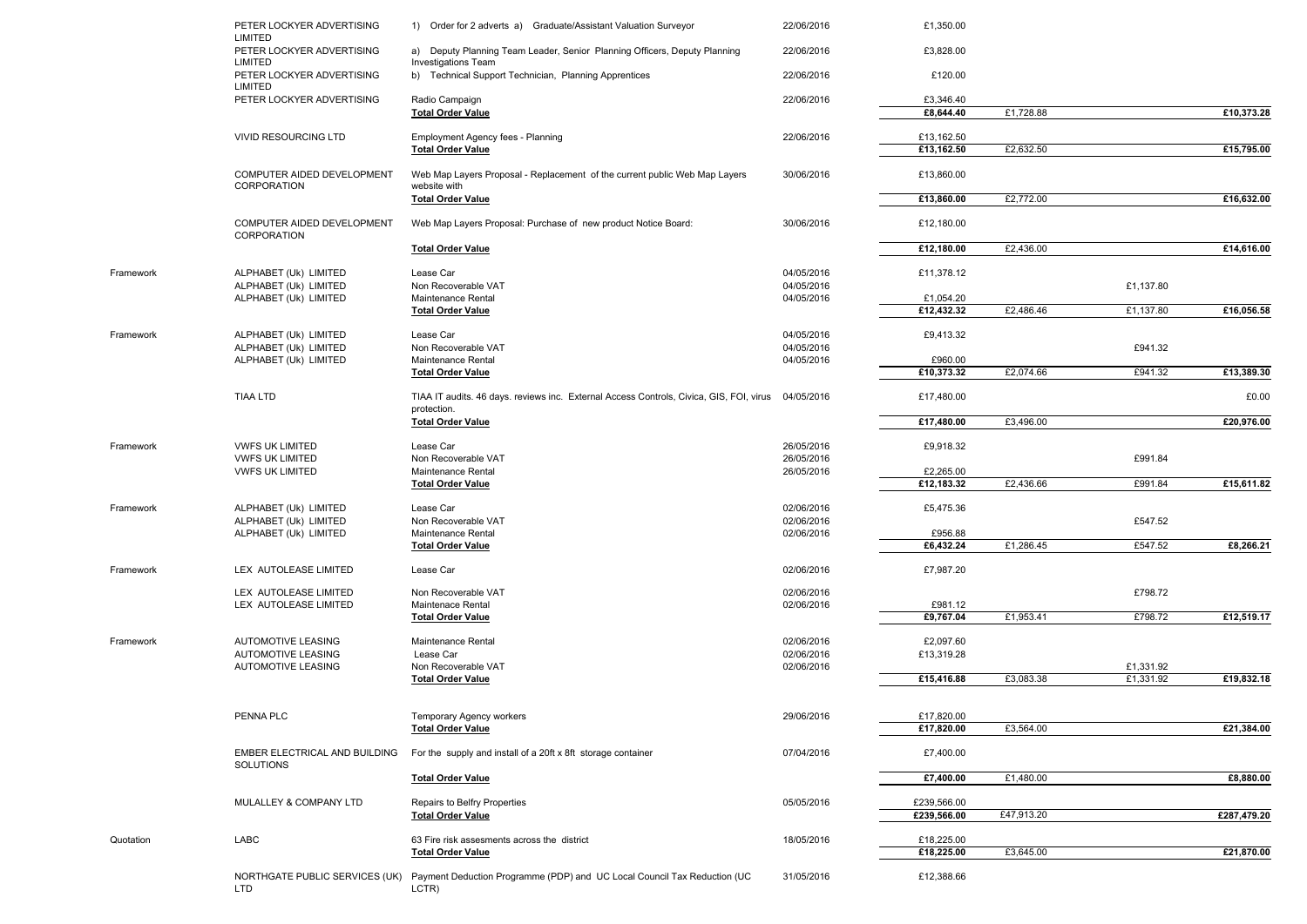|           |                                                   | <b>Total Order Value</b>                                                                                                   |            | £12,388.66               | £2,477.73  | £14,866.39 |
|-----------|---------------------------------------------------|----------------------------------------------------------------------------------------------------------------------------|------------|--------------------------|------------|------------|
| Contract  | NEW CENTURY DOORS LTD                             | Supply and installation of fire doors to staircases to Cell Barnes Lane flats                                              | 03/06/2016 | £5,000.00                |            |            |
|           |                                                   | <b>Total Order Value</b>                                                                                                   |            | £5,000.00                | £1,000.00  | £6,000.00  |
|           | HD PROPERTY SERVICES                              | Disabled Grant - Level Access Shower, Front Access, Front Ramp + Window<br>Replacement                                     | 03/06/2016 | £20,388.00               |            |            |
|           |                                                   | <b>Total Order Value</b>                                                                                                   |            | £20,388.00               |            | £20,388.00 |
|           | <b>HIGHTOWN HOUSING ASSOCIATION</b><br><b>LTD</b> | Grant funding to Open Door                                                                                                 | 03/06/2016 | £10,000.00               |            |            |
|           |                                                   | <b>Total Order Value</b>                                                                                                   |            | £10,000.00               | £2,000.00  | £12,000.00 |
|           | EMBER ELECTRICAL AND BUILDING<br>SOLUTIONS        | For the increase scooter store hardstanding, supply and install RSJ                                                        | 09/06/2016 | £7,245.00                |            |            |
|           |                                                   | <b>Total Order Value</b>                                                                                                   |            | £7,245.00                | £1,449.00  | £8,694.00  |
|           | EMBER ELECTRICAL AND BUILDING                     | 2nd interim invoice for building works carried. Ticket no. 715442. Invoice no. 1560                                        | 09/06/2016 | £7,720.00                |            |            |
|           | SOLUTIONS                                         | <b>Total Order Value</b>                                                                                                   |            | £7,720.00                | £1,544.00  | £9,264.00  |
|           | BORRAS CONSTRUCTION LTD                           | To remove bath and replace with level access shower                                                                        | 09/06/2016 | £6,980.46                |            |            |
|           |                                                   | <b>Total Order Value</b>                                                                                                   |            | £6,980.46                | £1,396.09  | £8,376.55  |
|           | <b>BORRAS CONSTRUCTION LTD</b>                    | Build of s/f overbath shower and associated disabled adaptations                                                           | 13/06/2016 | £5,618.14                |            |            |
|           |                                                   | <b>Total Order Value</b>                                                                                                   |            | £5,618.14                | £1,123.63  | £6,741.77  |
|           | REFUGEE COUNCIL                                   | Persons Resettlement Scheme                                                                                                | 16/06/2016 | £22,200.00               |            |            |
|           |                                                   | <b>Total Order Value</b>                                                                                                   |            | £22,200.00               | £4,440.00  | £26,640.00 |
|           | <b>FORMACT LTD</b>                                | Disabled Grant - to create a level access showering facility to property                                                   | 22/06/2016 | £7,013.00                |            |            |
|           |                                                   | <b>Total Order Value</b>                                                                                                   |            | £7,013.00                |            | £7,013.00  |
|           | <b>BORRAS CONSTRUCTION LTD</b>                    | Disabled Grant - to remove existing shower tray and replace with a level access<br>shower                                  | 28/06/2016 | £7,101.05                |            |            |
|           |                                                   | <b>Total Order Value</b>                                                                                                   |            | £7,101.05                | £1,420.21  | £8,521.26  |
|           | <b>BORRAS CONSTRUCTION LTD</b>                    | For the remove bath and replace with level access shower, re-position existing toilet                                      | 28/06/2016 | £7,101.05                |            |            |
|           |                                                   | <b>Total Order Value</b>                                                                                                   |            | £7,101.05                | £1,420.21  | £8,521.26  |
|           | HERTFORDSHIRE COUNTY COUNCIL                      | Contributions to Hertfordshire Waste Partnership 2016/17                                                                   | 21/04/2016 | £9,650.00                |            |            |
|           |                                                   | <b>Total Order Value</b>                                                                                                   |            | £9,650.00                | £1,930.00  | £11,580.00 |
|           | REDBOURN PARISH COUNCIL                           | Section 106 funding towards Play Area at Longcutt Playing Fields                                                           | 22/04/2016 | £20,171.44               |            |            |
|           |                                                   | <b>Total Order Value</b>                                                                                                   |            | £20,171.44               | £4,034.29  | £24,205.73 |
| Contract  |                                                   | 1LIFE MANAGEMENT SOLUTIONS LTD Fitness equipment purchased by 1Life for Harpeden Sports Centre<br><b>Total Order Value</b> | 22/04/2016 | £50,000.00<br>£50,000.00 | £10,000.00 | £60,000.00 |
|           |                                                   |                                                                                                                            |            |                          |            |            |
|           | THE SPORTS CONSULTANCY                            | Museums management options appraisal<br><b>Total Order Value</b>                                                           | 04/05/2016 | £6,500.00<br>£6,500.00   | £1,300.00  | £7,800.00  |
|           |                                                   |                                                                                                                            |            |                          |            |            |
|           | UNIVERSITY OF HERTFORDSHIRE                       | Contribution to HSP 2016/17                                                                                                | 17/05/2016 | £5,000.00                |            |            |
|           |                                                   | <b>Total Order Value</b>                                                                                                   |            | £5,000.00                | £1,000.00  | £6,000.00  |
| Quotation | LUBBE AND SONS LTD                                | To supply and to machine plant 800m of the doubl pleasure mix bulbs in rothamsted<br>park                                  | 18/05/2016 | £10,800.00               |            |            |
|           |                                                   | <b>Total Order Value</b>                                                                                                   |            | £10,800.00               | £2,160.00  | £12,960.00 |
|           | INTERNATIONAL ORGAN FESTIVAL<br>SOCIETY LTD       | Organ Festival 2016/17 grant                                                                                               | 24/05/2016 | £12,000.00               |            |            |
|           |                                                   | <b>Total Order Value</b>                                                                                                   |            | £12,000.00               |            | £12,000.00 |
| Framework | SHARPE PRITCHARD                                  | Legal support for Contract finalisation for Waste Management Contract                                                      | 24/05/2016 | £6,040.00                |            |            |
|           |                                                   | <b>Total Order Value</b>                                                                                                   |            | £6,040.00                | £1,208.00  | £7,248.00  |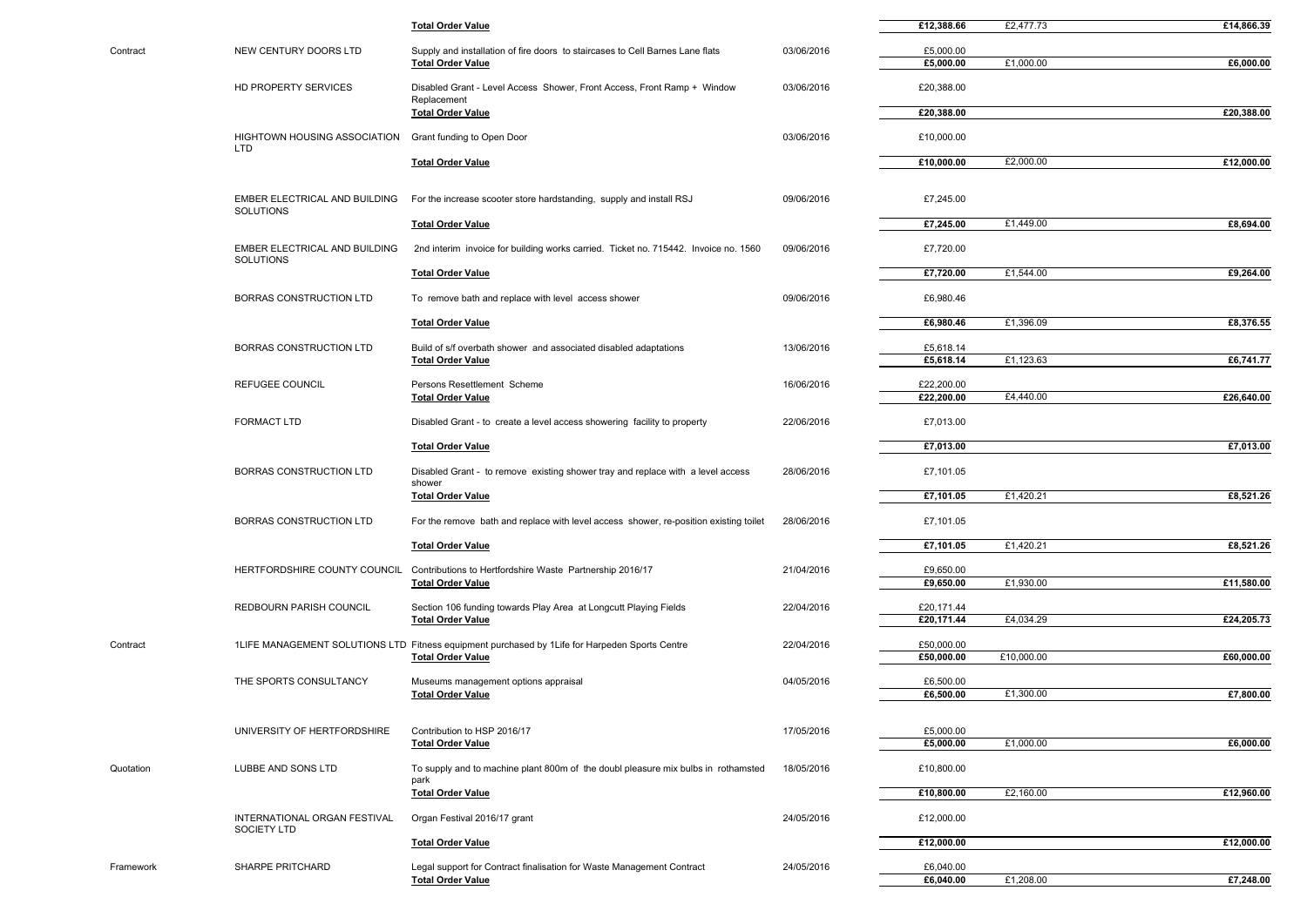| Quotation | RINGWAY INFRASTRUCTURE<br>SERVICES LTD                    | Please supply labour and materials to carry out repairs to deteriorated sections of paths 25/05/2016                   |            | £9,222.78                |            |            |
|-----------|-----------------------------------------------------------|------------------------------------------------------------------------------------------------------------------------|------------|--------------------------|------------|------------|
|           |                                                           | <b>Total Order Value</b>                                                                                               |            | £9,222.78                | £1,844.56  | £11,067.34 |
| Quotation | <b>B J BUILDING SERVICES LTD</b>                          | Amey Office works Sandridge Gate Business Centre remedial works                                                        | 31/05/2016 | £8,524.00                |            |            |
|           | <b>B J BUILDING SERVICES LTD</b>                          | Workshop Area works Sandridge Gate Business Centre remedial works                                                      | 31/05/2016 | £2,889.00                |            |            |
|           |                                                           | <b>Total Order Value</b>                                                                                               |            | £11,413.00               | £2,282.60  | £13,695.60 |
| Quotation | <b>B J BUILDING SERVICES LTD</b>                          | To carry out works to Sandridge Gate (Amey) - flooring, mens showers and Ladies<br>shower - as per                     | 07/06/2016 | £12,557.00               |            |            |
|           | <b>B J BUILDING SERVICES LTD</b>                          | To carry out works to Sandridge Gate (Amey) - Mess Room as per quotation Ref:                                          | 07/06/2016 | £1,738.00                |            |            |
|           |                                                           | MC/3837<br><b>Total Order Value</b>                                                                                    |            | £14,295.00               | £2,859.00  | £17,154.00 |
| Framework | THE SPORTS CONSULTANCY                                    | Harpenden RIBA stage 1 - Options Appraisal as per Proposal Document under Pagabo 07/06/2016<br>Framework               |            | £44,654.00               |            |            |
|           |                                                           | <b>Total Order Value</b>                                                                                               |            | £44,654.00               | £8,930.80  | £53,584.80 |
|           | NATIONAL CAR PARKS LIMITED                                | Leisure Contribution to Parking at Harpenden Swimming Pool<br><b>Total Order Value</b>                                 | 07/06/2016 | £8,000.00<br>£8,000.00   | £1,600.00  | £9,600.00  |
| Contract  |                                                           | THE BRITISH MUSEUM COMPANY LTD VATable items for resale at St Albans Museums                                           | 08/06/2016 | £4,985.45                |            |            |
|           | THE BRITISH MUSEUM COMPANY LTD Line for Non Vatable items |                                                                                                                        | 08/06/2016 | £416.79                  |            |            |
|           |                                                           | <b>Total Order Value</b>                                                                                               |            | £5,402.24                | £997.09    | £6,399.33  |
| Contract  |                                                           | THE BRITISH MUSEUM COMPANY LTD VATable items for resale at St Albans Museums                                           | 08/06/2016 | £5,593.72                |            |            |
|           | THE BRITISH MUSEUM COMPANY LTD Non VATable items only     |                                                                                                                        | 08/06/2016 | £627.45                  |            |            |
|           |                                                           | <b>Total Order Value</b>                                                                                               |            | £6,221.17                | £1,118.74  | £7,339.91  |
|           | HIGHTOWN HOUSING ASSOCIATION<br><b>LTD</b>                | Strategic Commissioning Fund Year 2 for Open Door project                                                              | 08/06/2016 | £71,710.00               |            |            |
|           |                                                           | <b>Total Order Value</b>                                                                                               |            | £71,710.00               | £14,342.00 | £86,052.00 |
|           | LINDAL WASTE CONSULTANCY                                  | Project management for New Waste Contract                                                                              | 14/06/2016 | £6,000.00                | £1.200.00  |            |
|           |                                                           | <b>Total Order Value</b>                                                                                               |            | £6,000.00                |            | £7,200.00  |
|           | JC DECAUX UK LTD                                          | JC Decaux station and street advertising (including production)<br><b>Total Order Value</b>                            | 14/06/2016 | £5,764.77<br>£5,764.77   | £1,152.95  | £6,917.72  |
|           | THOMAS HALLAM CONSULTING<br>LIMITED                       | Project management for New Museum and Gallaries Project                                                                | 14/06/2016 | £5,000.00                |            |            |
|           |                                                           | <b>Total Order Value</b>                                                                                               |            | £5,000.00                | £1,000.00  | £6,000.00  |
|           | TOWNSTONE LTD                                             | Management fees for City centre opportunities for SADC                                                                 | 22/06/2016 | £10,000.00               |            |            |
|           |                                                           | <b>Total Order Value</b>                                                                                               |            | £10,000.00               | £2,000.00  | £12,000.00 |
| Framework | SHARPE PRITCHARD                                          | Legal services for contract advice for the SCAPE contract (50/50) - Museum of St<br>Albans redevelopment, Hatfield Rd, | 24/06/2016 | £7,435.00                |            |            |
|           | SHARPE PRITCHARD                                          | Legal services for contract advice for the SCAPE contract (50/50) - New Museum and<br>Gallery, Town                    | 24/06/2016 | £7,435.00                |            |            |
|           |                                                           | <b>Total Order Value</b>                                                                                               |            | £14,870.00               | £2,974.00  | £17,844.00 |
|           | <b>HOUSING VISION LTD</b>                                 | St Albans Local Plan Strategic housing markets assesments - additional work                                            | 12/05/2016 | £7,800.00                |            |            |
|           |                                                           | <b>Total Order Value</b>                                                                                               |            | £7,800.00                | £1,560.00  | £9,360.00  |
|           | <b>WORKSHOP 2 LIMITED</b>                                 | Replacement wayfinding monolith following road traffic accident<br><b>Total Order Value</b>                            | 12/05/2016 | £6,997.00<br>£6,997.00   | £1,399.40  | £8,396.40  |
|           |                                                           |                                                                                                                        |            |                          |            |            |
|           | <b>FORTISMERE ASSOCIATES</b>                              | Develop a toolkit to assess alternative potential housing sites to assist Parish Councils                              | 16/05/2016 | £9,000.00                |            |            |
|           |                                                           | <b>Total Order Value</b>                                                                                               |            | £9,000.00                | £1,800.00  | £10,800.00 |
|           | <b>AITCHISON RAFFERTY</b>                                 | Planning applications support works                                                                                    | 03/06/2016 | £12,000.00<br>£12,000.00 | £2,400.00  | £14,400.00 |
|           |                                                           | <b>Total Order Value</b>                                                                                               |            |                          |            |            |
|           | <b>AECOM LIMITED</b>                                      | St Albans Local Plan Support                                                                                           | 09/06/2016 | £7,419.00                |            |            |